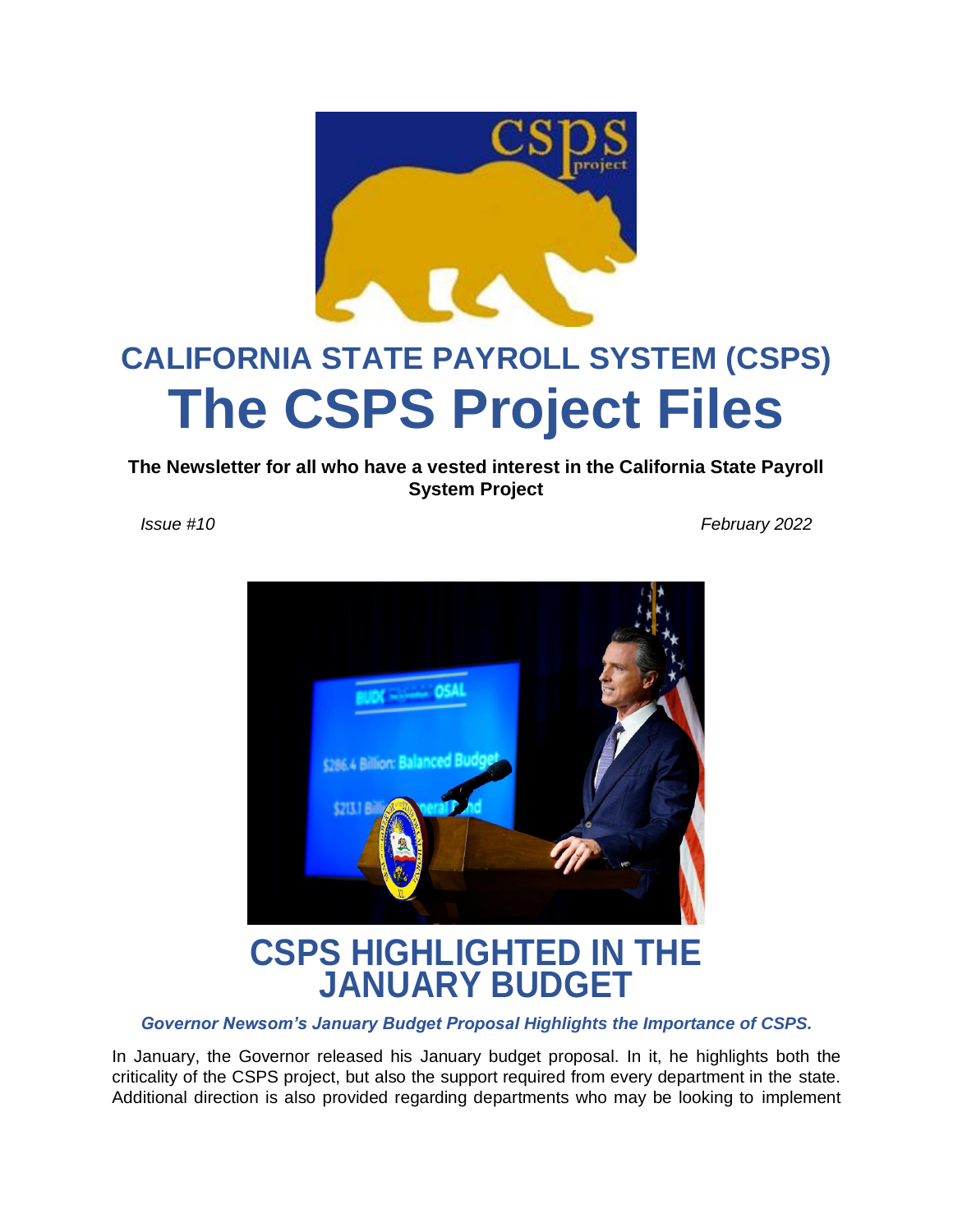their own systems with similar functionality. Page 216, General Government and Statewide Issues section of the Budget Summary says, "The California State Payroll System (CSPS) Project will modernize the human resource management and payroll system used by state government employees to provide accurate and timely personnel and payroll services with quality customer service. CSPS is a highly complex and large undertaking for the state. It is a joint effort managed by the State Controller's Office (SCO) and CalHR, with involvement and oversight from Finance, CDT, and GovOps. This project requires support from all departments, and to that end, departments are discouraged from engaging in projects or information technology systems that are duplicative of the planned functionality of this project. The project's objectives include enabling greater employee and manager self-service functionality, such as online view capabilities for payroll, employment history, and tax information. It will also provide a user-friendly interface for all human resource and payroll transaction specialists who input and interact with the system daily. The Budget includes \$97.8 million one-time funding (\$58.7 million General Fund) and 33 positions for SCO in 2022-23; \$6.8 million one-time funding (\$4.1 million General Fund) and 40 positions in 2023-24; and \$6.7 million ongoing funding (\$4.0 million General Fund) and 39 positions in 2024-25. The Budget also includes \$3.4 million General Fund and 15 positions for CalHR in 2022-23, \$3.3 million General Fund in 2023-24 to 2024-25, and \$2.6 million General Fund in 2025-26 and ongoing. These resources will allow SCO and CalHR to transition to the implementation phase of the project."

### **CALHR CSPS PROJECT DIRECTOR JOINS TEAM**

#### *Brandon Rutschmann brings valuable project leadership experience...* The

CSPS Project is delighted to welcome the new CalHR CSPS Project Director Brandon Rutschmann. Brandon will Co-Lead the project along with SCO Project Director Chris Maio. In this role, Brandon will help ensure the new system not only appropriately applies requirements set by laws, regulations, and bargaining agreements, but also effectively supports statewide Human Resources and Labor Relations programs' business policies, practices, and processes.

Brandon comes to us after 4.5 years at the Employment Development Department (EDD) where he was the Project Director for the EDD's



Benefit Systems Modernization (BSM) Project. The BSM project was a legacy system replacement project to modernize and combine all Unemployment Insurance, Disability Insurance, and Paid Family Leave systems. Prior to EDD, he was the Project Director for the Department of Consumer Affair's (DCA) "BreEZe" project for 9 years, from initiation to closing, which modernized and consolidated the legacy systems for 18 licensing boards and bureaus under the DCA's purview. Brandon has been with the state for just over 21 years, 18 of which have been in project leadership roles. Prior to his state service, he served in the US Navy for 5 years. It is with great pleasure that the CSPS Project Team extends a warm welcome aboard to Brandon!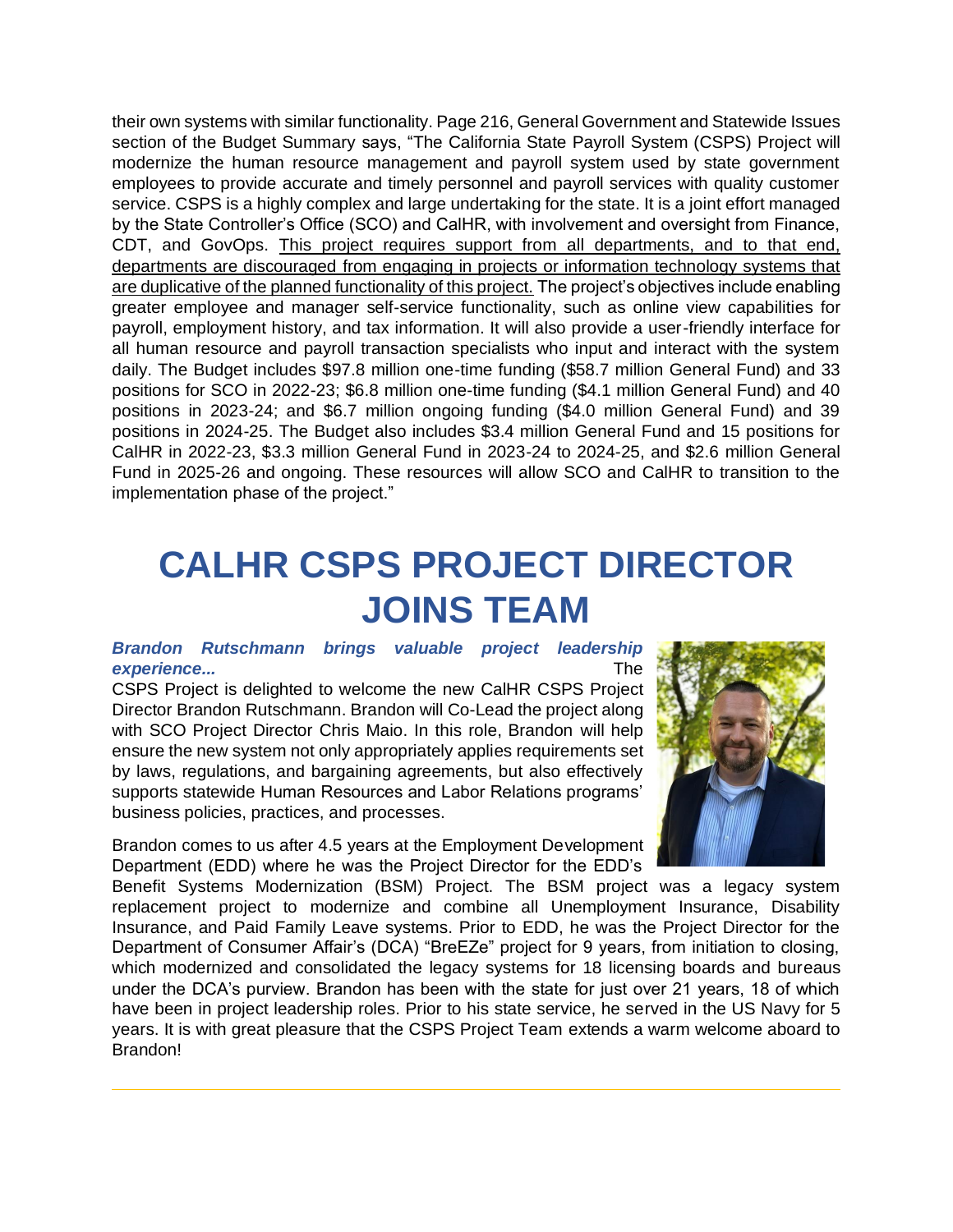## **PROJECT DIRECTORS' CORNER**

*A message from the CSPS Co-Project Director, Chris Maio*  Greetings everyone! While most of us are trying to stick to our New Year's resolutions, the project team also remains resolute and continues to plug away at final edits and reviews of the solicitation package. While the work has taken slightly longer than predicted, the end is near, and we are looking forward to releasing the solicitation and begin working with the vendor community on the proof- of concept phase of the procurement. This is going to be an exciting year for the project as we transition from Stage 3 to Stage 4 of the Project Approval Lifecycle.



On the leadership front, I am very pleased to announce the

appointment of the CalHR Project Director Brandon Rutschmann. Hailing from the Employment Development Department, Brandon joined the CSPS team in early January and quickly became acclimated to the project, bringing substantial experience with large information technology modernization projects with him. Rounding out the project's leadership team, Brandon is an outstanding addition who will participate in the evaluation and selection of the CSPS solution and in its design, development, testing and implementation to help ensure the solution meets the needs of all stakeholders. Take a look at the article above to learn more about Brandon!

### **CSPS SPOTLIGHT**

#### *Meet the CSPS Project Manager!*

Jennifer Burkett "Jenn" has an extensive work history with the State Controller's Office (SCO) which began in 1998 as a youth aid working in the Administrative Support Bureau (ASB) as a receptionist. While with ASB she learned how to be a Human Resources liaison and then promoted to a Payroll Specialist and worked in various areas within the Personnel and Payroll Services Division (garnishments, special pay, employment history and accounts receivables). Jennifer then took a leave of absence for 4 years to raise her boys. She returned to the state as a Personnel Specialist with the California Department of Health Services where she worked for about a year and then made her way back to SCO as an analyst on the 21st Century



Project. While on the 21st Century project from late 2005 to 2013 she worked her way up from an analyst to an IT specialist to manager. Once the 21st Century Project ended she left to work as a Staff Services Manager II Project Manager with the Department of Justice working on the Justice Human Resources Project in 2014. Jenn then returned to SCO in 2016 to manage the CSPS Project.

Jenn says that the most rewarding part of working at SCO for her is being part of an amazing project team that is committed to improving the work environment of our HR staff in all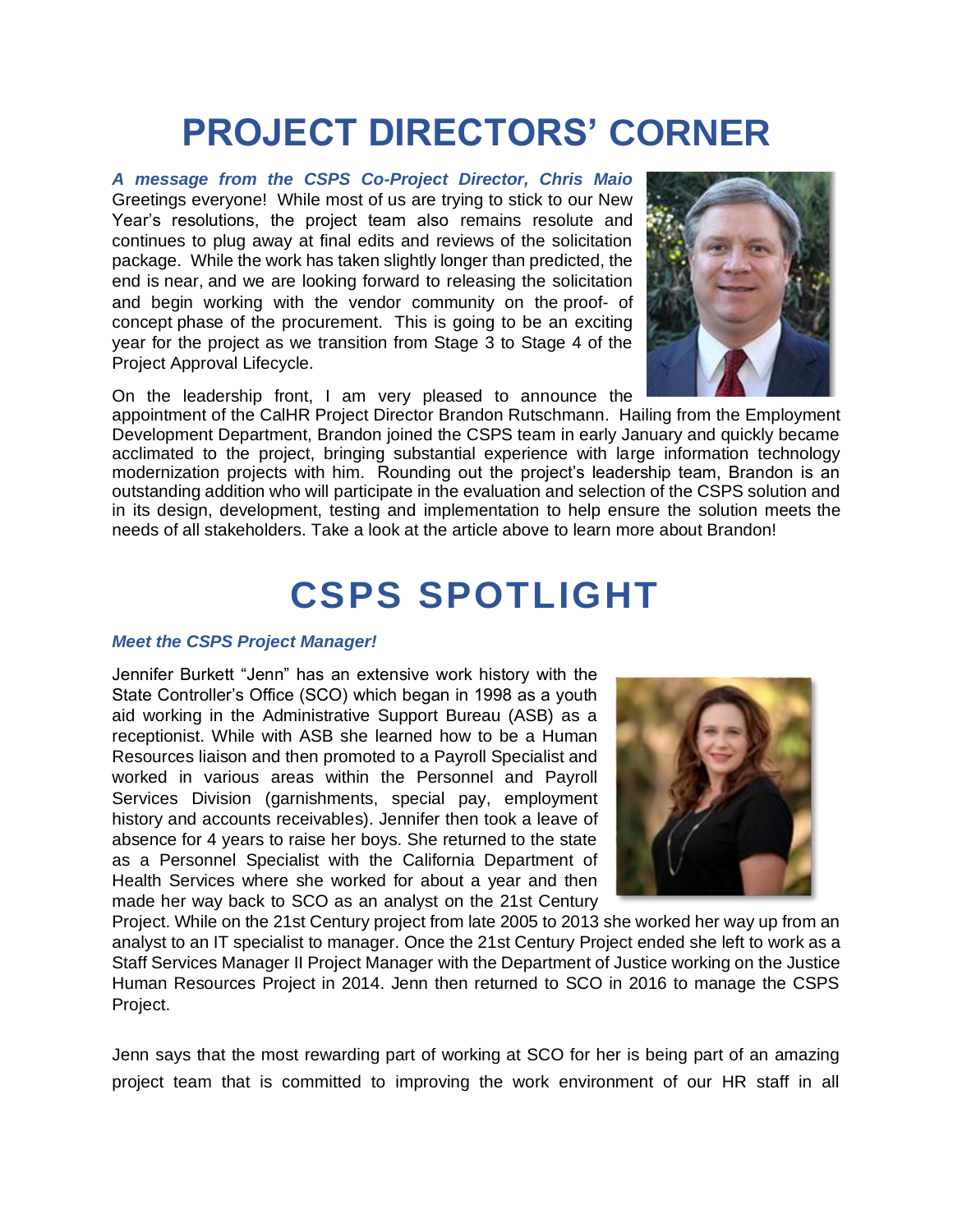departments across the state of California, which will in turn improve the services that are provided to all state employees.

Getting to know Jennifer: Jenn's favorite vacation spot is anywhere outdoors in her 5th wheel. Her favorite foods include homemade tacos/enchiladas, pizza, sushi, steak, and oh yes, WINE! In her spare time, Jenn enjoys playing cards, traveling, wine tasting, hiking, camping and riding ATV's with family and friends. When asked if there are any fun facts we should know, her laughing response was that she thinks of herself as "pretty boring", but we disagree! When she was growing up, she wanted to be a chef. Although she didn't become a professional chef, she is a "decent cook and cake decorator". She LOVES I Love Lucy. Jenn has two boys (now adults, ages 21 and 18), and has been married to her high school sweetheart for 22 years (together for 26)! Her pets include a rooster and a hen.

Jennifer's wealth of knowledge and experience is immeasurable. Her project management skills are admirable, and she does all this while strengthening the CSPS team culture. The CSPS team is very fortunate to have Jenn leading the way toward success!



### **NEW TO THE CSPS PROJECT?**

### *The Basics of the California State Payroll System Project*

The California State Payroll System (CSPS) Project will modernize the human resource management, travel and business expense, and payroll system used by 285,000+ state